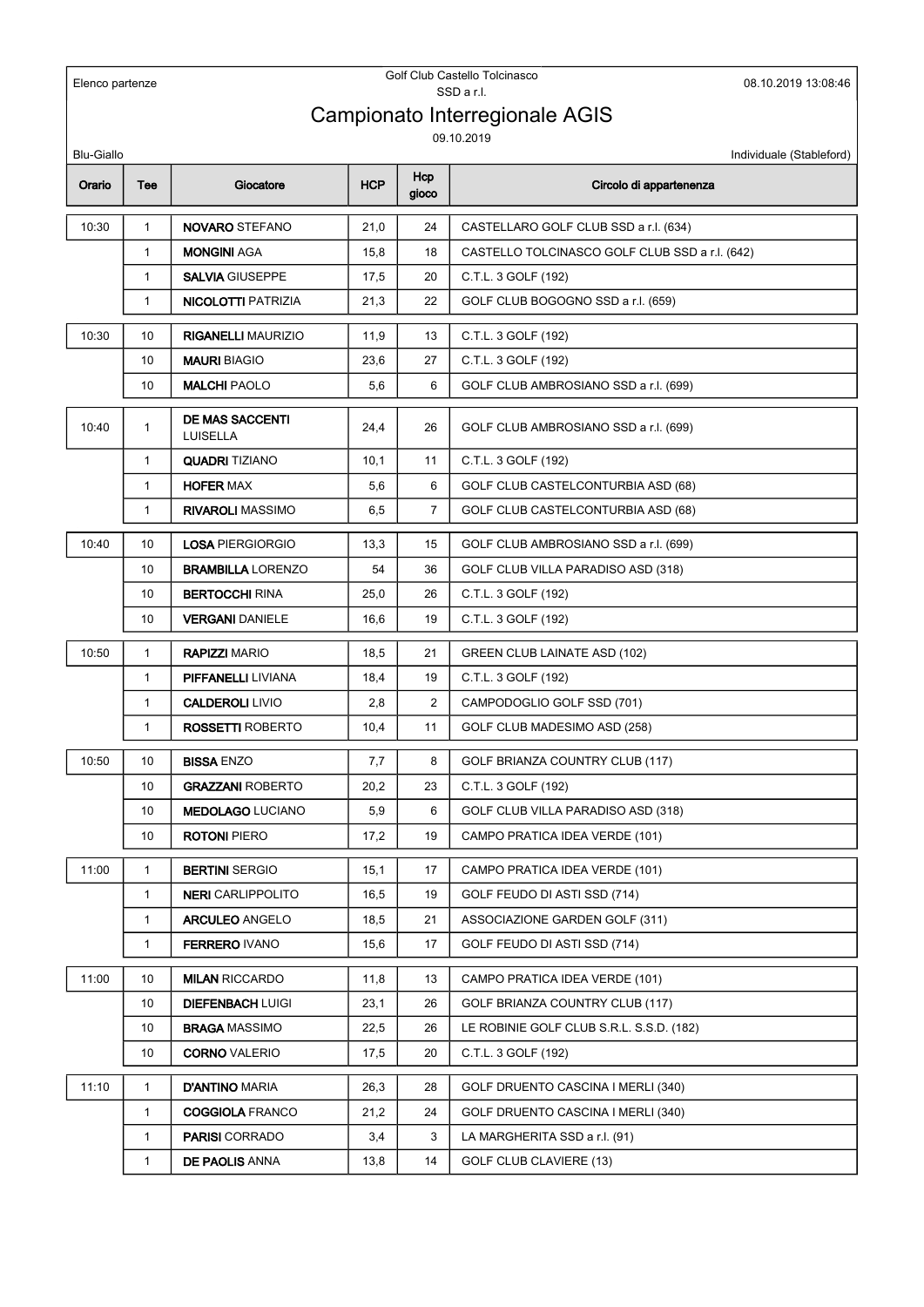| Orario | Tee          | Giocatore                 | <b>HCP</b> | Hcp<br>gioco | Circolo di appartenenza                                        |
|--------|--------------|---------------------------|------------|--------------|----------------------------------------------------------------|
| 11:10  | 10           | <b>BONOMI</b> LORENZO     | 36         | 36           | ESTERO (000)                                                   |
|        | 10           | <b>CARLETTI MARIO</b>     | 12,6       | 14           | GOLF BRIANZA COUNTRY CLUB (117)                                |
|        | 10           | <b>FLORESCU VLADIMIR</b>  | 9,0        | 10           | GOLF BRIANZA COUNTRY CLUB (117)                                |
|        | 10           | <b>CATTANEO RINO</b>      | 18,4       | 21           | C.T.L. 3 GOLF (192)                                            |
| 11:20  | $\mathbf{1}$ | <b>MAGLIANO VALTER</b>    | 16,7       | 19           | LA MARGHERITA SSD a r.l. (91)                                  |
|        | 1            | <b>FERRINI ARTURO</b>     | 21,3       | 24           | GOLF CLUB SAN GIOVANNI DEI BOSCHI (214)                        |
|        | 1            | <b>COLOMBO BRUNO</b>      | 12,6       | 14           | CAMPO PRATICA IDEA VERDE (101)                                 |
|        | $\mathbf{1}$ | <b>FORMATO GOFFREDO</b>   | 10,5       | 11           | CIRCOLO GOLF DEGLI ULIVI ASD (37)                              |
| 11:20  | 10           | <b>BOLLINI FRANCO</b>     | 27,9       | 32           | LE ROBINIE GOLF CLUB S.R.L. S.S.D. (182)                       |
|        | 10           | <b>FINARDI ANDREA</b>     | 16,2       | 18           | LUCCHESI GOLF CLUB LAGHETTO DI PESCHIERA BORROMEO ASD<br>(180) |
|        | 10           | <b>CASTELLINI CESARE</b>  | 4,0        | 4            | LA MARGHERITA SSD a r.l. (91)                                  |
|        | 10           | <b>OPIZZI STEFANO</b>     | 11,8       | 13           | GOLF CLUB AMBROSIANO SSD a r.l. (699)                          |
| 11:30  | $\mathbf{1}$ | <b>TREZZI STEFANO</b>     | 12,0       | 13           | LUCCHESI GOLF CLUB LAGHETTO DI PESCHIERA BORROMEO ASD<br>(180) |
|        | $\mathbf{1}$ | <b>PAPPALARDO ANTONIO</b> | 25,4       | 29           | GOLF DRUENTO CASCINA I MERLI (340)                             |
|        | 1            | <b>ALICE GIOVANNI</b>     | 18,2       | 21           | GOLF DRUENTO CASCINA I MERLI (340)                             |
|        | 1            | <b>DUTTO PIERFRANCO</b>   | 10,3       | 11           | GOLF CLUB BOVES ASD (660)                                      |
| 11:30  | 10           | <b>RE ROBERTO</b>         | 8,4        | 9            | LA MARGHERITA SSD a r.l. (91)                                  |
|        | 10           | <b>CAGLIO ROBERTO</b>     | 22,1       | 25           | LUCCHESI GOLF CLUB LAGHETTO DI PESCHIERA BORROMEO ASD<br>(180) |
|        | 10           | <b>BIGHETTI ENRICO</b>    | 18,2       | 21           | LE FRAGOLE ASD (484)                                           |
|        | 10           | <b>MOSSA EMANUELE</b>     | 10,8       | 12           | GOLF DRUENTO CASCINA I MERLI (340)                             |
| 11:40  | $\mathbf{1}$ | <b>BIONDI ROMOLO</b>      | 16,1       | 18           | GOLF DRUENTO CASCINA I MERLI (340)                             |
|        | 1            | <b>PELLEGATTA ANGELO</b>  | 19,8       | 22           | ARONA GOLF CLUB (289)                                          |
|        | 1            | <b>MOTTURA FELICE</b>     | 14,4       | 16           | LA MARGHERITA SSD a r.l. (91)                                  |
|        | 1            | <b>PRAINO LORENZO</b>     | 11,2       | 12           | GOLF DRUENTO CASCINA I MERLI (340)                             |
| 11:40  | 10           | <b>CASETTI GIOVANNI</b>   | 14,1       | 16           | GOLF CLUB SAN GIOVANNI DEI BOSCHI (214)                        |
|        | 10           | <b>ROSANO</b> ENZO        | 19,6       | 22           | ASD GOLF CLUB CHERASCO (59)                                    |
|        | 10           | <b>RACHETTA ANTONIO</b>   | 18,7       | 21           | ASD GOLF CLUB CHERASCO (59)                                    |
|        | 10           | <b>PRETI</b> MARIO        | 18,5       | 21           | CIRCOLO GOLF DEGLI ULIVI ASD (37)                              |
| 11:50  | 1            | <b>GAGLIANO ALDO</b>      | 23,3       | 27           | GOLF CLUB BOVES ASD (660)                                      |
|        | $\mathbf{1}$ | <b>SMAIA GALLIANO</b>     | 9,9        | 11           | <b>GOLF CLUB CARIMATE ASD (11)</b>                             |
|        | 1            | <b>BIGO MAURILIO</b>      | 14,4       | 16           | LA MARGHERITA SSD a r.l. (91)                                  |
|        | 1            | <b>SAMPO' SILVIO</b>      | 24,8       | 28           | ASD GOLF SAVIGLIANO (772)                                      |
| 11:50  | 10           | <b>LAURIA RUGGERO</b>     | 15,1       | 17           | GOLF DRUENTO CASCINA I MERLI (340)                             |
|        | 10           | <b>VENIER GIORGIO</b>     | 10,8       | 12           | ASD GOLF CLUB LE FRONDE (23)                                   |
|        | 10           | <b>BIMBI</b> BERNARDO     | 13,9       | 15           | GOLF DRUENTO CASCINA I MERLI (340)                             |
|        | 10           | <b>RIVOLTA GIANCARLO</b>  | 23,6       | 27           | ASSOCIAZIONE GOLF MONZA (319)                                  |